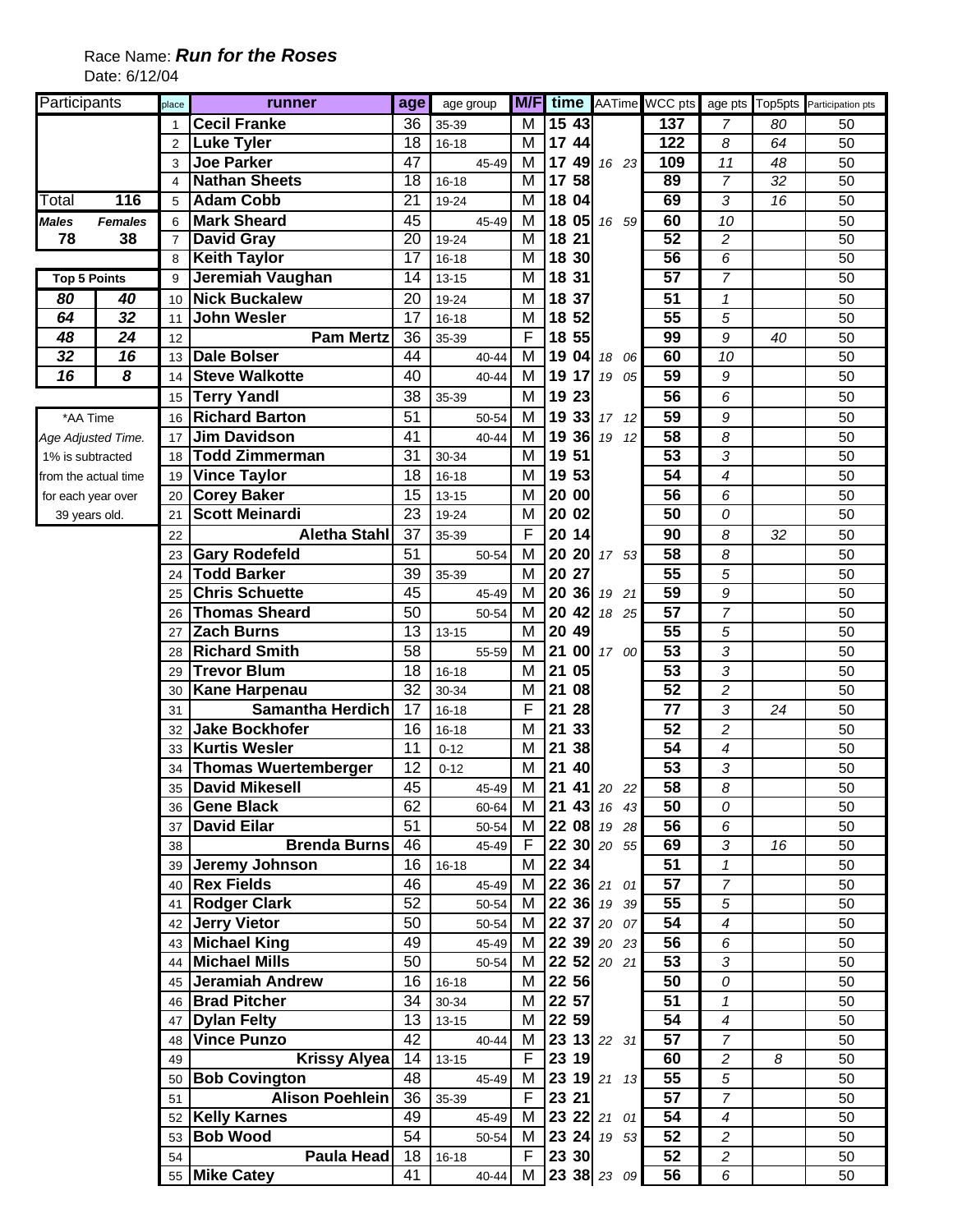## Race Name: *Run for the Roses* Date: 6/12/04